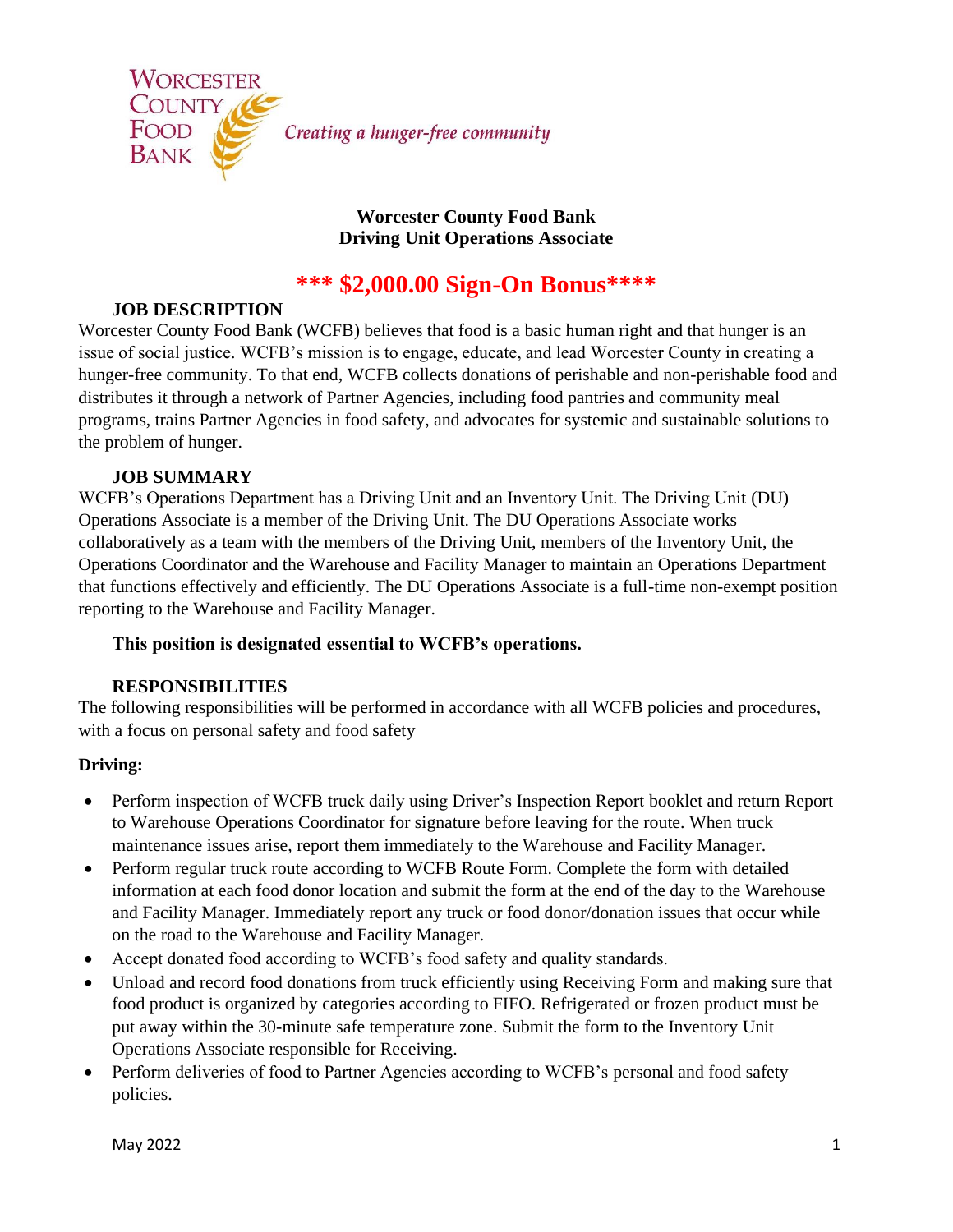- Clean and sweep the truck's box unit daily and record on Truck Cleaning Log. Wash the interior of the box and exterior of the truck at least monthly or more frequently, as needed.
- Always keep a functioning cell phone with you on the road for communication as needed.

### **GENERAL WAREHOUSE OPERATIONS**

- Operate warehouse equipment, including forklift and pallet jack, and report any issues to the Warehouse and Facility Manager.
- Complete forklift operation training within 90 days of hire and maintain forklift certification.
- Maintain a clean and safe working environment by managing trash, washing, vacuuming, sweeping, and other cleaning processes.
- Attain ServSafe Food Safety Manager's Certification within 6 months of hire and maintain current certification. WCFB provides ServSafe training.
- Ensure American Institute of Baking (AIB) Standards are followed and maintained.
- Participate in and support all food safety activities, trainings and operational efforts associated with AIB, Feeding America, MA Department of Public Health, and other regulatory compliance.
- Verify and document product & facility temperatures.
- Perform tasks associated with pest control, facility cleaning and basic facility maintenance.
- Assist in ensuring compliance with WCFB personal and food safety policies by Partner Agency representatives, volunteers, contractors, and other visitors while they are in the warehouse.
- Pull food orders for deliveries to Partner Agencies in collaboration with Operations Associates in the Driving Unit.
- Provide support for community food drives in cooperation with other WCFB staff.
- Perform other tasks as assigned by the Warehouse and Facility Manager (Supervisor).

# **QUALIFICATIONS**

- Commitment to WCFB's mission
- Minimum of 1-3 years of warehouse experience
- Experience driving a box truck preferred
- Satisfactory background check
- Meet and maintain MA Department of Transportation physical exam requirements, have a valid MA license, and maintain a safe driving record. Position **does not** require a Commercial Driver's License (CDL)
- Reliable transportation
- Ability to stand for extended periods of time and lift 50 pounds throughout the day
- Effective communication and interpersonal skills
- Exemplary customer service skills, common sense, and strong attention to detail
- Ability to handle multiple tasks and priorities and meet deadlines
- Proficiency in Microsoft Office suite preferred

#### **Salary: \$17.00-\$20.00 Status:** Non-exempt

#### **How to Apply:**

- 1) Online at Indeed.com
- 2) E-mail [HR@foodbank.org](mailto:HR@foodbank.org) (subject line: "Operations Associate Driving Unit); *or*